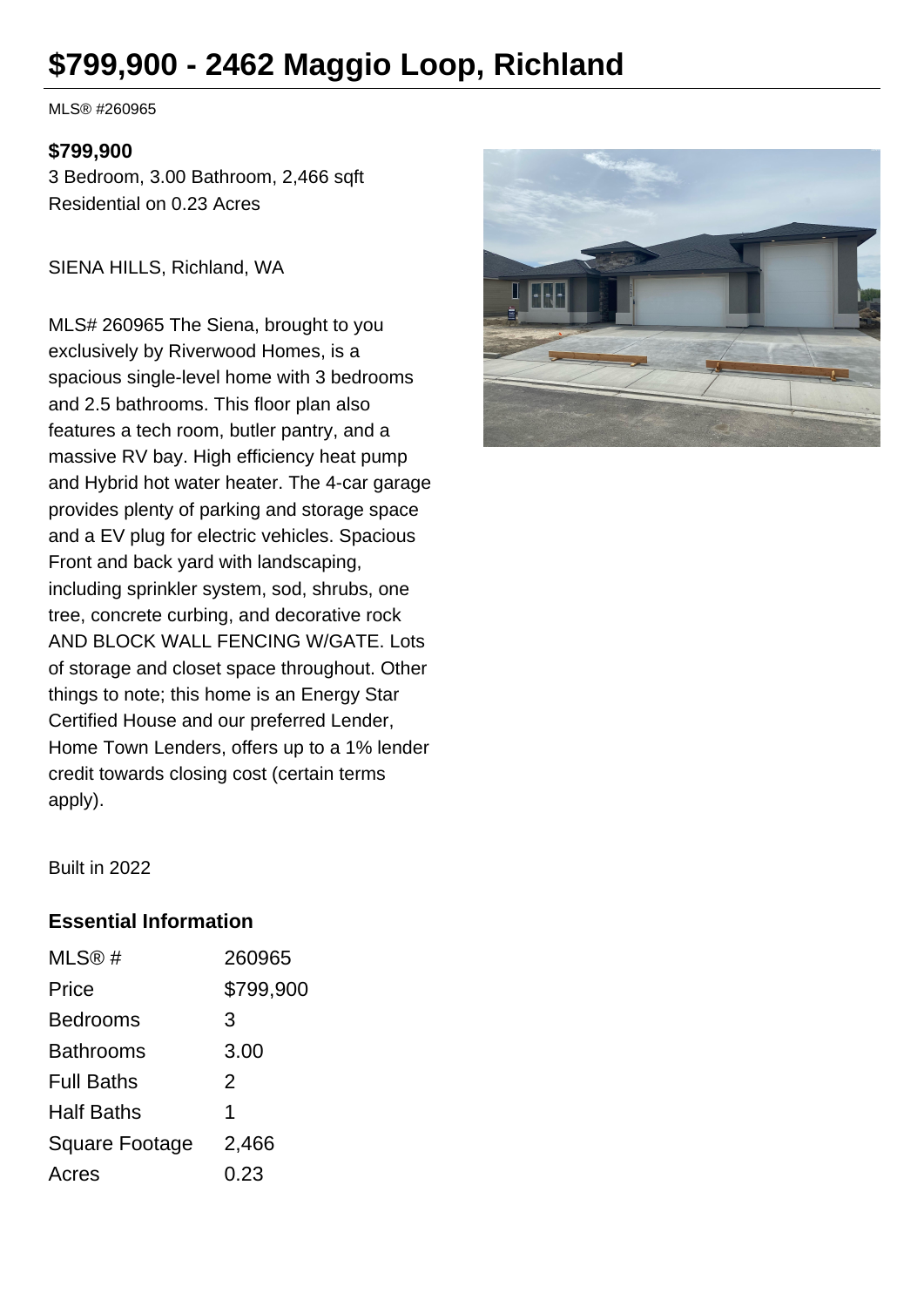| <b>Year Built</b> | 2022                 |
|-------------------|----------------------|
| <b>Type</b>       | <b>Residential</b>   |
| Sub-Type          | <b>Single Family</b> |
| <b>Style</b>      | Other                |
| <b>Status</b>     | Active               |

## **Community Information**

| 2462 Maggio Loop   |
|--------------------|
| <b>Benton</b>      |
| <b>SIENA HILLS</b> |
| Richland           |
| WA                 |
| 99352              |
|                    |

## **Amenities**

| <b>Utilities</b> | Appliances-Electric, Appliances-Gas, Cable, Electric, Gas |
|------------------|-----------------------------------------------------------|
| Parking          | Attached, Door Opener, Garage Tandem, 4 car, Garage-4 Car |
| # of Garages     | 4                                                         |
| Garages          | Attached, Door Opener, Garage Tandem, 4 car               |
| Pool             | <b>Community Pool</b>                                     |

### **Interior**

| <b>Interior Features</b> | Ceiling - Coffered, Ceiling - Raised, Extra Storage, Ceiling Fan(s) |
|--------------------------|---------------------------------------------------------------------|
| Appliances               | Dishwasher, Garbage Disposal, Microwave Oven, Range/Oven            |
| Heating                  | Heat Pump - Heating, Heat Pump - Cooling                            |
| Fireplace                | Yes                                                                 |
| <b>Fireplaces</b>        | 1, FP - Gas, In Family Room                                         |

#### **Exterior**

| <b>Exterior</b>          | <b>Stucco</b>                                |
|--------------------------|----------------------------------------------|
| <b>Exterior Features</b> | Fencing/Enclosed, Lighting, Patio/Covered    |
| Lot Description          | HO Warranty Included, Located in City Limits |
| <b>Windows</b>           | Windows - Double, Windows - Vinyl            |
| Roof                     | <b>Comp Shingle</b>                          |
| Foundation               | Concrete, Crawl Space                        |

#### **School Information**

District RICHLAND

#### **Additional Information**